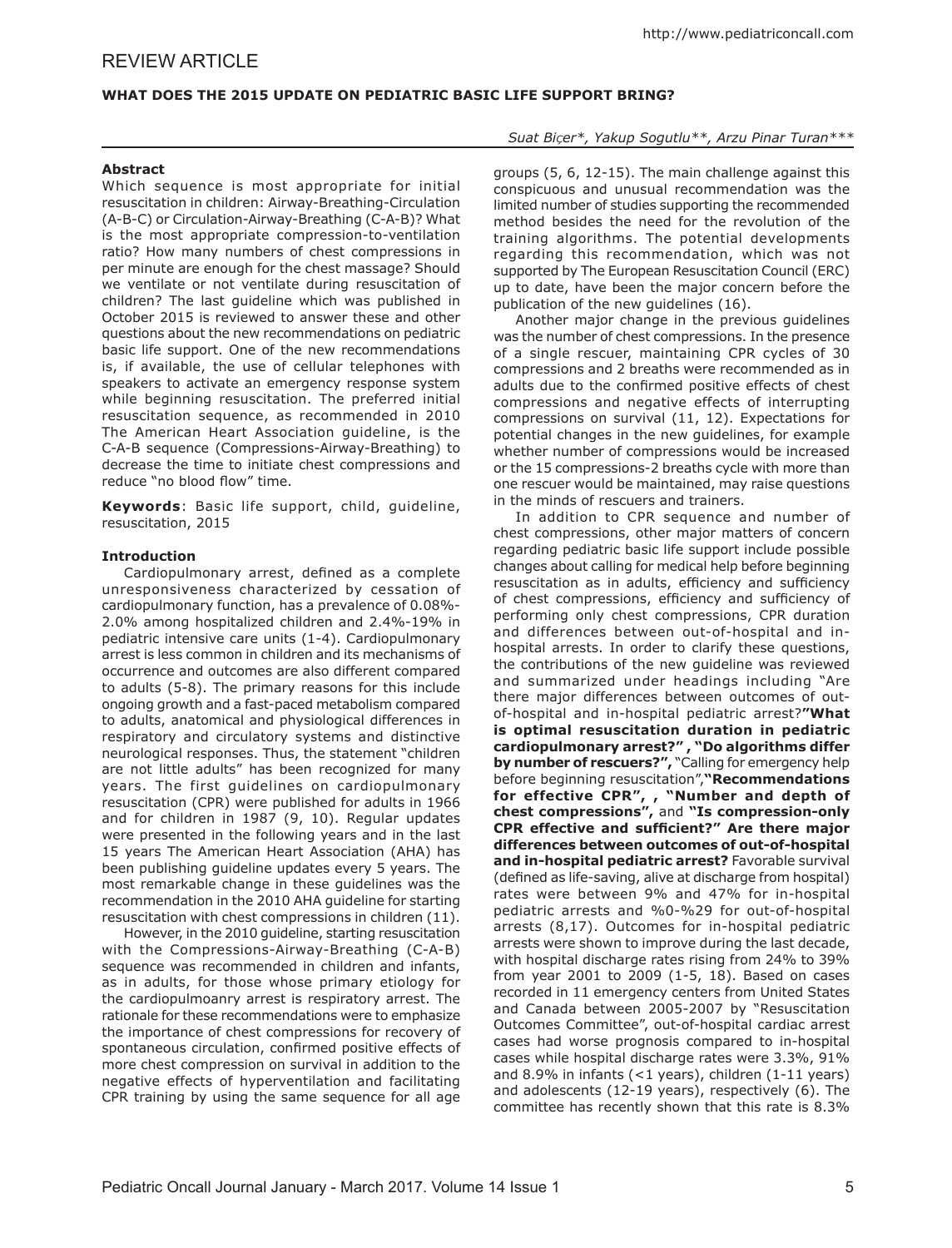for all age groups (19). According to a study conducted in South Korea, outcomes have improved in out-ofhospital pediatric arrests in the last 5 years, survival rates following resuscitation efforts increased from 17.6% to 35.2% and alive discharge rates increased from 4.7% to 12.8% (20, 21).

# **What is optimal resuscitation duration in pediatric cardiopulmonary arrest?**

Prognosis is generally poor in cases with prolonged resuscitation. Mortality rates in cases with short duration of resuscitation (e.g.,  $<$  4 min.,  $<$  5 min., < 10 min.) were 56%, 33% and 58% respectively, while mortality rates of 100% and 95% were reported in cases of prolonged res uscitation (>20 min and >30 min., respectively) (8, 22, 23). The rates of spontaneous circulation recovery were 82.4%, 53.2% and 33.3% after ≤ 10 min., 10-30 min. and > 30 min. of CPR, respectively. Survival rates in pediatric in-hospital arrests were 4.8% for prolonged (>30 min.) and 42.2% for short  $( \leq 10 \text{ min.})$  duration of resuscitation (8). However, prolonged resuscitation was not necessarily associated with fatal outcomes; CPR was performed longer than 35 minutes in 12% of the cases and favorable neurological prognosis was reported in 60% of the survivors (24). In cases with CPR duration between 115 minutes, survival decreased by 2.1% per minute with favorable neurological prognosis in 70% of the survivors while the rate was 60% in those with CPR duration of > 35 minutes (24).

### **Do algorithms differ by number of rescuers?**

Two different CPR algorithms were recommended according to the presence of one or more rescuers from the initial stages of resuscitation: Cardiac arrest algorithm for the single rescuer and cardiac arrest algorithm for two or more rescuers (25).

### **Calling for emergency help before beginning resuscitation**

Etiology for cardiac arrest has differences in children compared with adults and therefore, calling for emergency is at a different order compared to adult CPR algorithms. As recommended in the previous algorithms, in children with a known asphyxial arrest or arrest of unknown etiology CPR should be started before calling for emergency while emergency help should be called before starting CPR, as in adults, if a cardiac etiology is considered. A new recommendation stated that the advanced technology of telephones and availability of speakers could enable a single rescuer begin CPR while calling for help using the speakers of a telephone (25).

# **Sequence of CPR: C-A-B or A-B-C?**

After the update in 2010 by American Heart Association and International Liaison Committee on Resuscitation (AHA-ILCOR), the CPR sequence in children was changed as C-A-B instead of A-B-C (9). The major reason of this change was to begin more faster the chest compressions during CPR thus to decrease the time without blood flow. Additionally,

the concordance with the adult CPR guidelines may facilitate the comprehension of the CPR algorithm. The supporting evidences about this major change was reviewed by ILCOR in the last AHA guideline (25). The major barrier against this change was etiologic differantiation between children and adults. Because asphyxia is more common in childhood, ventilation is more important in children than adults (25-28). Both experimental and clinical studies were shown that best outcomes in children with asphyxial arrest were achieved by conventional CPR (combination of ventilation and chest compressions during CPR) (26, 27, 29, 30). There was not clear evidence about initiating the resuscitation with A-B-C or C-A-B sequence. More shorter time to start chest compressions was demonstrated in manikins with C-A-B compared to A-B-C sequence in three manikin studies (31-33). When C-A-B sequence was applied, the time to first ventilation was delayed by 6 seconds compared to A-B-C (31). Although the identification of respiratory arrest was delayed nearly 2 seconds in C-A-B group, cardiac arrest was identified 24 seconds earlier than A-B-C group (33). In another simulation study, A-B-C performers were started to chest compressions 19.8 seconds later than C-A-B performers, however, they were ventilated 15.9 seconds earlier than C-A-B performers (32). If the delaying only 6 seconds in starting ventilation is acknowledged as not harmful for children, C-A-B sequence appears to be advantageous than A-B-C sequence based on the earlier initiation time of resuscitation and first cycle completion (34). Although data were limited in this topic, C-A-B sequence was recommended to begin CPR in the 2015 AHA guideline, as recommended in 2010 (25, 34). Performing the same sequence and using the common algorithm in all ages may simplify and facilitate the CPR training and may enhance active attendance to CPR.

# **Recommendations for effective CPR (25):**

CPR quality is determined by five components:

- Ensuring adequate rate of chest compressions
- Adequate depth of chest compressions
- Full chest retraction between compressions
- Minimum interruption between chest compressions
- Avoiding excessive ventilation

### **Number and depth of chest compressions**

Number and depth of chest compressions are two important points of effective CPR. The number of chest compressions accepted for all age groups was adopted as the target in children based on insufficient data available regarding the depth of chest compressions in children. An observational study has shown that chest compression depth was frequently insufficient during pediatric cardiac arrests (35). Adult data have shown that sufficient chest compression depth had significantly favorable effects on resuscitation outcomes (36), however, limited pediatric data are available. The relation between chest compression depth and blood pressures during resuscitation were investigated and blood pressure was shown to increase as compression depth increased (37). Another study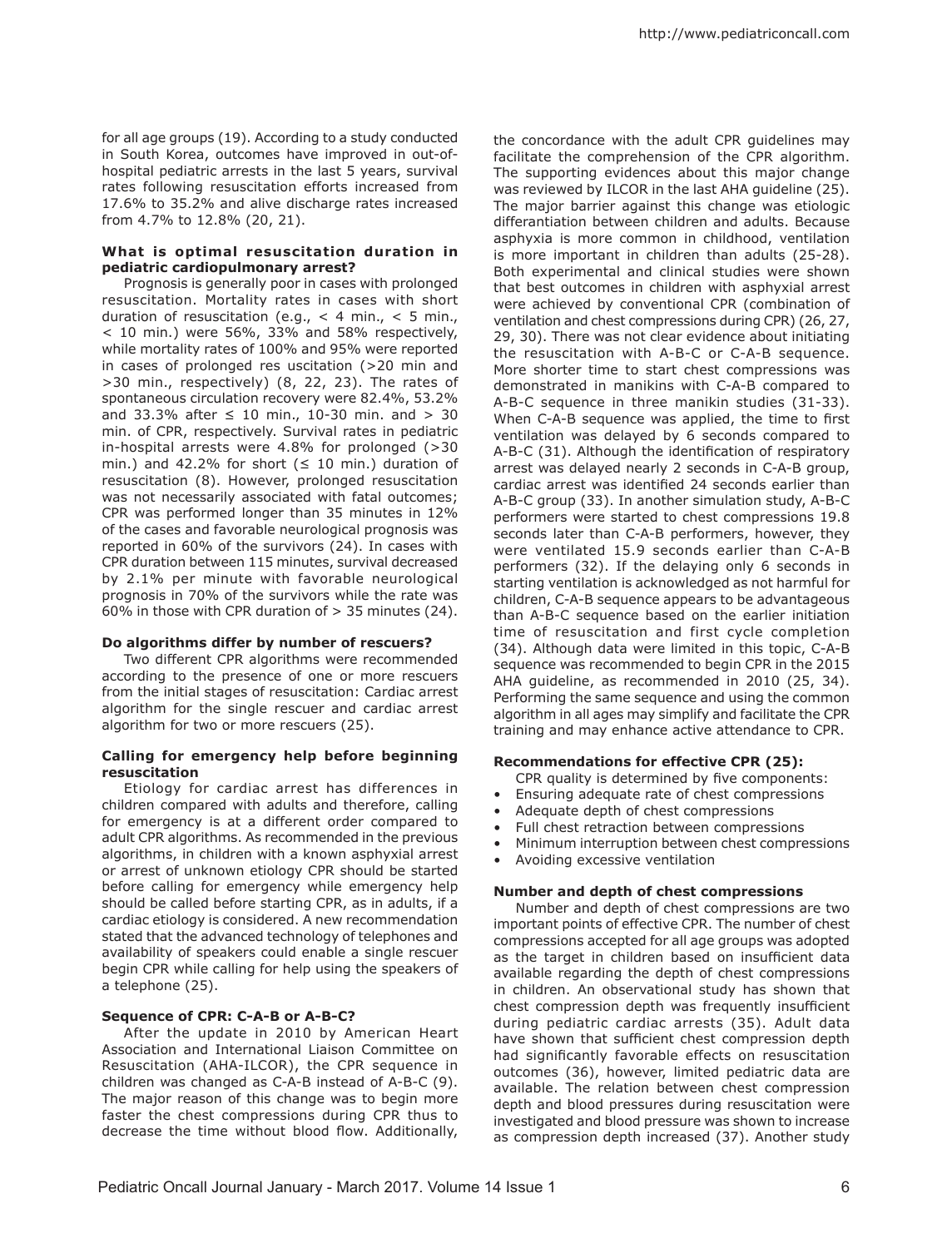evaluated 87 pediatric resuscitation cases with the majority over 8 years of age and found that performing over 60% of chest compressions deeper than 51 mm was associated with favorable 24-hour survival (38). Considering the limited data for children and with the aim to simplify CPR training, 100-120 compressions per minute recommended for adults is recommended for infants and children as well (Class IIa) (25, 34). Additionally, feedback devices that provide information about the rate and depth of chest compressions was suggested to be used to measure CPR quality when available (Class IIb). In the pediatric group, chest compression depth should be at least one third the anterior-posterior diameter of the chest from birth to onset of puberty. This corresponds to approximately 4 cm for infants and 5 cm for children (Class IIa). Once signs of puberty are seen, at least 5 cm and maximum 6 cm of compression depth as in adults is recommended (Class I) (25, 34).

### **Compression-only resuscitation-Is compressiononly CPR effective and sufficient?**

The ratio of ventilations to chest compressions for resuscitation in adults and children is an ongoing controversy. Higher coronary artery pressures and better neurological prognosis were demonstrated with minimal chest compression interruption for ventilation and the ventilation to chest compression ratio was changed to reduce chest compression interruption in the recent algorithms (9, 25, 34, 39). Experimental ventricular fibrillation induced arrest studies in animals showed the best neurological prognosis at 24 hours was achieved in the 100 chest compressions/2 breaths group; neurological prognosis was better compared to 15 chest compressions/2 ventilations and compressiononly groups. Although coronary perfusion pressure was higher in the compression-only group compared to other groups, the ventilation per minute and arterial partial oxygen pressure (PaO2) values were lower than the others (40). The results of this study indicate that minimal interruption of chest compressions and performing ventilation compared to no ventilation were factors affecting favorable outcomes. In order to predict the adequate compression-ventilation ratio in pediatric asphyxial arrest cases, an animal study was conducted using asphyxia induced arrest model. Resuscitation in the two groups was performed either in ventilation-compression-ventilation or compression-ventilation-compression sequences and both groups were intubated for ventilation. In the group resuscitation was started with ventilation, blood pH and PaO2 values were higher while arterial partial carbon dioxide (PaCO2) pressures were lower compared to the other group; there was no difference for cerebral oxygenation between the groups (41). The study also showed that no tidal volume occurred during non-ventilation, end-tidal carbon dioxide pressures were higher in the group resuscitation was started with ventilation. Although there was no difference

for cerebral oxygenation between the groups, longterm neurological prognosis may be improved by achieving higher PaO2 pressures in asphyxia arrests. In two observational studies addressing out-ofhospital pediatric arrest outcomes, conventional CPR was associated with favorable neurological status at day 30 compared to compression-only CPR (26, 27). Compression-only CPR can be an alternative for public rescuers performing resuscitation on adults. The results of two observational studies based on The Japanese National Pediatric Out-of-Hospital Arrests Information System showed compression-only CPR was associated with unfavorable neurological survival at day 30 compared with conventional CPR (26, 27).

Despite the small number of cases with nonrespiratory etiology (including those of cardiac etiology), evaluation by arrest etiologies revealed that compression-only CPR was as effective as conventional CPR. However, outcomes after compression-only CPR were not any better than conventional CPR outcomes in arrest cases with potentially respiratory etiology (26, 27). Based on these results, the 2015 recommendation by ILCOR was to perform conventional CPR for pediatric cardiac arrests (Class I) (25, 34). The majority of pediatric cardiac arrests are associated with asphyxia, therefore ventilation is required as an essential part of effective CPR. However, in arrests related to primary cardiac etiology, compressiononly CPR is better than none, if the rescuer is unable or unwilling to ventilate, considering the efficiency of compression-only CPR (Class I) (25, 34).

### **Conclusion**

The major new recommendation in the AHA 2015 pediatric resuscitation guideline was to begin CPR while calling for help using the speakers of a telephone if applicable, for a single rescuer. Starting resuscitation with C-A-B sequence is recommended again as in the previous guideline. No new recommendations were stated regarding chest compression depth or compression and ventilation rates. It was emphasized that public rescuers can perform compression-only CPR although CPR consisting of sequential compressions and ventilations is the optimal procedure in children.

### **Acknowledgement**

We are grateful to Hakan Şentürk (Editor and EFL-Ed-Tech Instructor of Writing Center in Yeditepe University) for his excellent revision of this paper in English.

#### **Authors Contribution**

SB conceived of the study, wrote and drafted the manuscript. YS and APT participated in writing of the study, and collection of data. All authors read and approved the final manuscript.

### **Funding:** None

### **Conflict of Interest :** None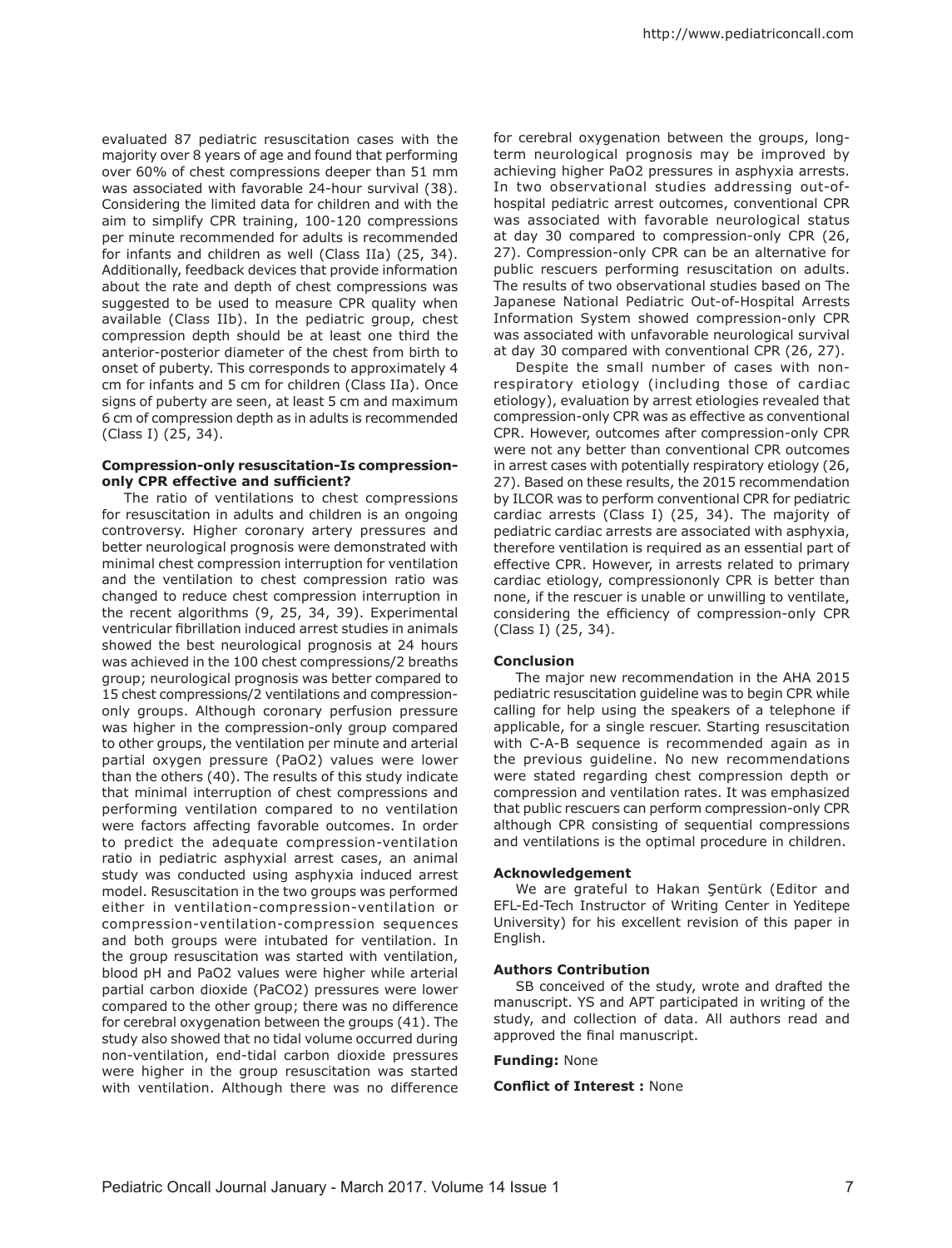# **References :**

- 1. Knudson JD, Neish SR, Cabrera AG, Lowry AW, Shamszad P, Morales DL, et al. Prevalence and outcomes of pediatric in-hospital cardiopulmonary resuscitation in the United States: an analysis of the Kids' Inpatient Database. Crit Care Med 2012;40:2940–4.
- 2. Tibballs J, Kinney S. A prospective study of outcome of in-patient pediatric cardiopulmonary arrest. Resuscitation 2006;71:310-8.
- 3. Reis AG, Nadkarni V, Perondi MB, Grisi S, Berg RA. A prospective investigation into the epidemiology of inhospital pediatric cardiopulmonary resuscitation using the international Utstein reporting style. Pediatrics 2002;109:200-9.
- 4. de Mos N, van Litsenburg RR, McCrindle B, Bohn DJ, Parshuram CS. Pediatric intensive-care-unit cardiac arrest: incidence, survival, and predictive factors. Crit Care Med 2006;34:1209–15.
- 5. Girotra S, Spertus JA, Li Y, Berg RA, Nadkarni VM, Chan PS; American Heart Association Get With The Guidelines– Resuscitation Investigators. Survival trends in pediatric in-hospital cardiac arrests: an analysis from Get With The Guidelines-Resuscitation. Circ Cardiovasc Qual Outcomes 2013;6:42–49.
- 6. Atkins DL, Everson-Stewart S, Sears GK, Daya M, Osmond MH, Warden CR, et al. Epidemiology and outcomes from out-of-hospital cardiac arrest in children: the Resuscitation Outcomes Consortium Epistry-Cardiac Arrest. Circulation. 2009; 119: 1484-91.
- 7. Engdahl J, Axelsson A, Bang A, Karlson BW, Herlitz J. The epidemiology of cardiac arrest in children and young adults. Resuscitation 2003;58:131-8.
- 8. Zeng J, Qian S, Zheng M, Wang Y, Zhou G, Wang H. The epidemiology and resuscitation effects of cardiopulmonary arrest among hospitalized children and adolescents in Beijing: an observational study. Resuscitation 2013;84:1685-90.
- 9. Cardiopulmonary resuscitation: Statement by the Ad Hoc Committee on Cardiopulmonary Resuscitation of the Division of Medical Sciences, National Academy of Sciences, National Research Council. JAMA. 1966;198:372–379.
- 10. Zaritsky A, Nadkarni V, Getson P, Kuehl K. CPR in children. Ann Emerg Med 1987; 16; 1107-1111.
- 11. Berg MD, Schexnayder SM, Chameides L, Terry M, Donoghue A, Hickey RW, et al. Part 13: pediatric basic life support: 2010 American Heart Association Guidelines for Cardiopulmonary Resuscitation and Emergency Cardiovascular Care. Circulation 2010;122(18 Suppl 3):862-75.
- 12. Li CJ, Kung CT, Liu BM, Chou CC, Chang CF, Wu TK, et al. Factors associated with sustained return of spontaneous circulation in children after out-of-hospital cardiac arrest of noncardiac origin. Am J Emerg Med 2010;28:310-7.
- 13. Aufderheide TP, Sigurdsson G, Pirallo RG, Yannopoulos D, McKnite S, von Briesen C, et al. Hyperventilation induced hypotension during CPR. Circulation 2004;109:1960-5.
- 14. Aufderheide TP, Lurie KG. Death by hyperventilation: a common and lifethreatening problem during CPR. Crit Care Med 2004;32:345-51.
- 15. Pepe PE, Roppolo LP, Fowler RL. The detrimental effects of ventilation during lowblood-flow states. Curr Opin Crit Care 2005;11:212-8.
- 16. Maconochie IK, Bingham R, Eich C, López-Herce J, Rodríguez-Núñez A, Rajka T, et al; Paediatric life support collaborators. Europan Resuscitation Council Guidelines for Resuscitation 2015: Section 6. Paediatric life support. Resuscitation 2015;95:223-48.
- 17. Meert KL, Donaldson A, Nadkarni V, Tieves KS, Schleien CL, Brilli RJ, et al.; Pediatric Emergency Care Applied Research Network. Multicenter cohort study of inhospital pediatric cardiac arrest. Pediatr Crit Care Med 2009;10:544-53.
- 18. Suominen P, Olkkola KT, Voipio V, Korpela R, Palo R, Räsänen J. Utstein style reporting of in-hospital pediatric cardiopulmonary resuscitation. Resuscitation 2000;45:17-25.
- 19. Sutton RM, Case E, Brown SP, Atkins DL, Nadkarni VM, Kaltman J, et al; ROC Investigators. A quantitative analysis of out-of-hospital pediatric and adolescent resuscitation quality - A report from the ROC epistrycardiac arrest. Resuscitation. 2015;93:150-7.
- 20. Park CB, Shin SD, Suh GJ, Ahn KO, Cha WC, Song KJ, et al. Pediatric out-of hospital cardiac arrest in Korea: A nationwide population-based study. Resuscitation 2010;81:512-7.
- 21. Ahn JY, Lee MJ, Hyun Kim H, Yoon HD, Jang HY. Epidemiological and Survival Trends of Pediatric Cardiac Arrests in Emergency Departments in Korea: A Cross-sectional, Nationwide Report. J Korean Med Sci 2015;30:1354-60.
- 22. Del Castillo J, Lopez-Herce J, Canadas S, Matamoros M, Rodriguez-Nunez A, Rodriguez-Calvo A, et al. Cardiac arrest and resuscitation in the pediatric intensive care unit: a prospective multicenter multinational study. Resuscitation 2014;85:1380-6.
- 23. López-Herce J, García C, Domínguez P, Carrillo A, Rodríguez-Núñez A, Calvo C, et al. Characteristics and outcome of cardiorespiratory arrest in children. Resuscitation 2004;63:311-20.
- 24. Matos RI, Watson RS, Nadkarni VM, Huang HH, Berg RA, Meaney PA, et al; American Heart Association's Get With The Guidelines–Resuscitation (Formerly the National Registry of Cardiopulmonary Resuscitation) Investigators. Duration of cardiopulmonary resuscitation and illness category impact survival and neurologic outcomes for in-hospital pediatric cardiac arrests. Circulation 2013;127:442-51.
- 25. Atkins DL, Berger S, Duff JP, Gonzales JC, Hunt EA, Joyner BL, et al. Part 11: Pediatric Basic Life Support and Cardiopulmonary Resuscitation Quality: 2015 American Heart Association Guidelines Update for Cardiopulmonary Resuscitation and Emergency Cardiovascular Care. Circulation 2015;132(18 Suppl 2):519-25.
- 26. Kitamura T, Iwami T, Kawamura T, 26- Kitamura T, Iwami T, Kawamura T, Nagao K, Tanaka H, Nadkami VM, et al. Conventional and chest-compression-only cardiopulmonary resuscitation by bystanders for children who have out-of-hospital cardiac arrests: a prospective, nationwide, population-based cohort study. Lancet 2010;375:1347–54.
- 27. Goto Y, Maeda T, Goto Y. Impact of dispatcher-assisted bystander cardiopulmonary resuscitation on neurological outcomes in children without-of-hospital cardiac arrests: a prospective, nationwide, population-based cohort study. J Am Heart Assoc 2014;3:e000499.